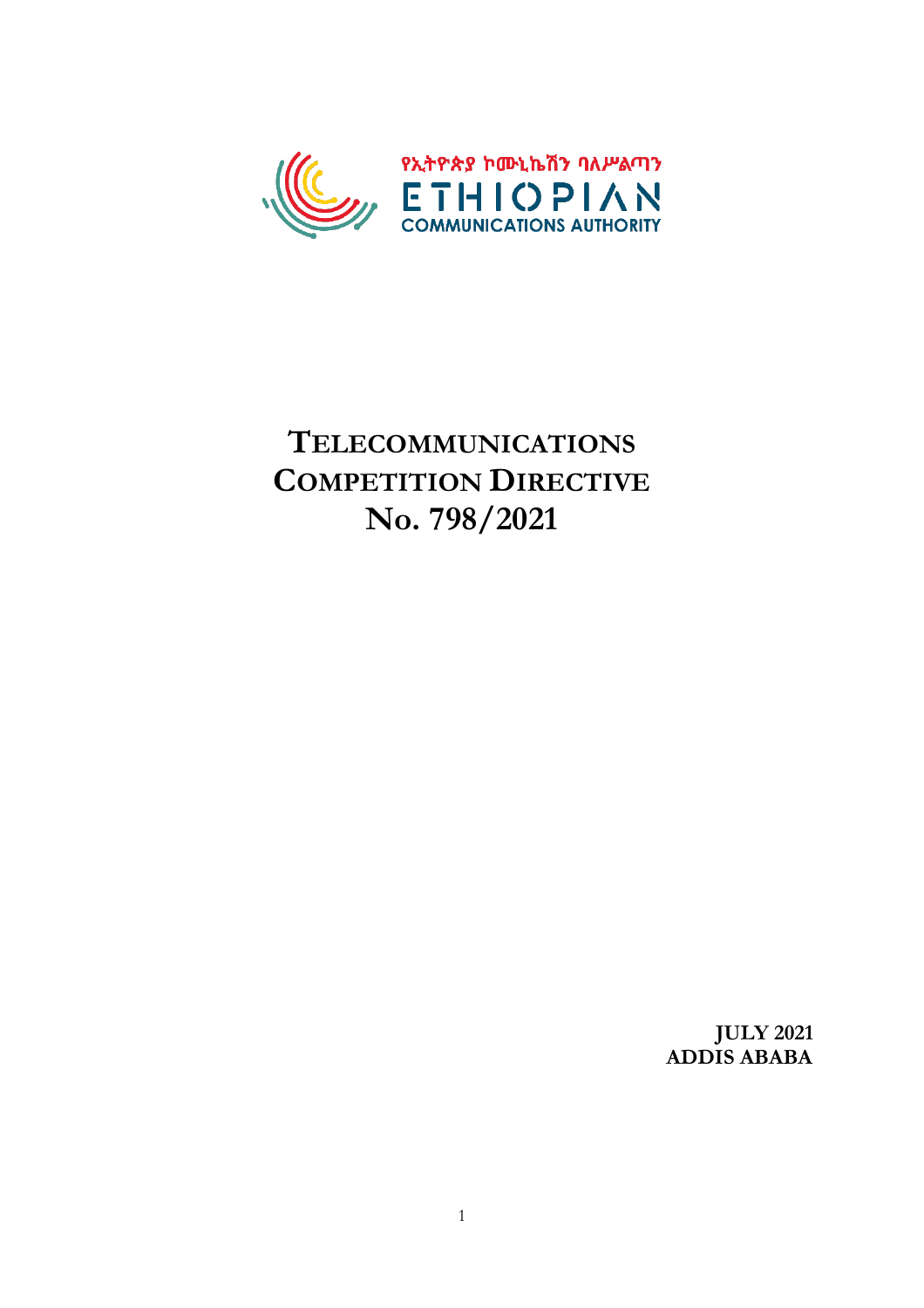## **TELECOMMUNICATIONS COMPETITION DIRECTIVE**

WHEREAS it has become necessary to provide a framework to determine whether a Telecommunications Operator has engaged, or has likely engaged, in conduct that could reasonably be regarded as anti-competitive;

RECOGNIZING that in this endeavour it is essential to define relevant markets and determine whether a Telecommunications Operator has Significant Market Power in a relevant market;

COGNIZANT of the need to prevent Telecommunications Service markets from being monopolized, and promote competition among Telecommunications Operators;

UNDERSTANDING the importance of providing a framework to review and decide on mergers and acquisitions affecting Telecommunications Operators;

NOW, THERFORE, the Ethiopian Communications Authority hereby issues this Telecommunication Competition Directive in accordance with the Communications Service Proclamation No.1148/2019 Articles 6(2), 47 and 54(2)

# **PART I GENERAL**

## **1. Short Title**

This Directive shall be cited as the "Telecommunications Competition Directive No. 798/2021."

#### **2. Definitions**

In this Directive, unless the context otherwise requires:

- 1) "**Authority**" means the Ethiopian Communications Authority established under the Communications Service Proclamation No. 1148/2019.
- 2) "**Acquisition**" means the purchase of one company by another, through either the purchase of its shares or the purchase of its assets.
- 3) "**Collocation**" means the placement of network equipment or systems which are used for service provision by a Telecommunications Operator together with network equipment or systems installed at premises of other Telecommunications Operator at a technically feasible location on the basis of agreement reached between them.
- 4) "**Conglomerate Merger**" means merger between firms in unrelated activities.
- 5) "**Downstream Operation**" means the business operations of a Vertically Integrated Operator that concerns with the supply of Retail Services, as if the supply of Retail Services, were carried out by a legally separate entity.
- 6) "**Downstream Retail Cost**" means the cost of the Downstream Operation.
- 7) "**Essential Facilities**" means premises, infrastructure, or resources of a Telecommunications Service that cannot feasibly be duplicated or substituted, due to economic, technical or environmental reasons.
- 8) "**Horizontal Agreement**" means a concerted practice, or mutual understanding, oral or written, among Telecommunications Operators that compete at the same market level.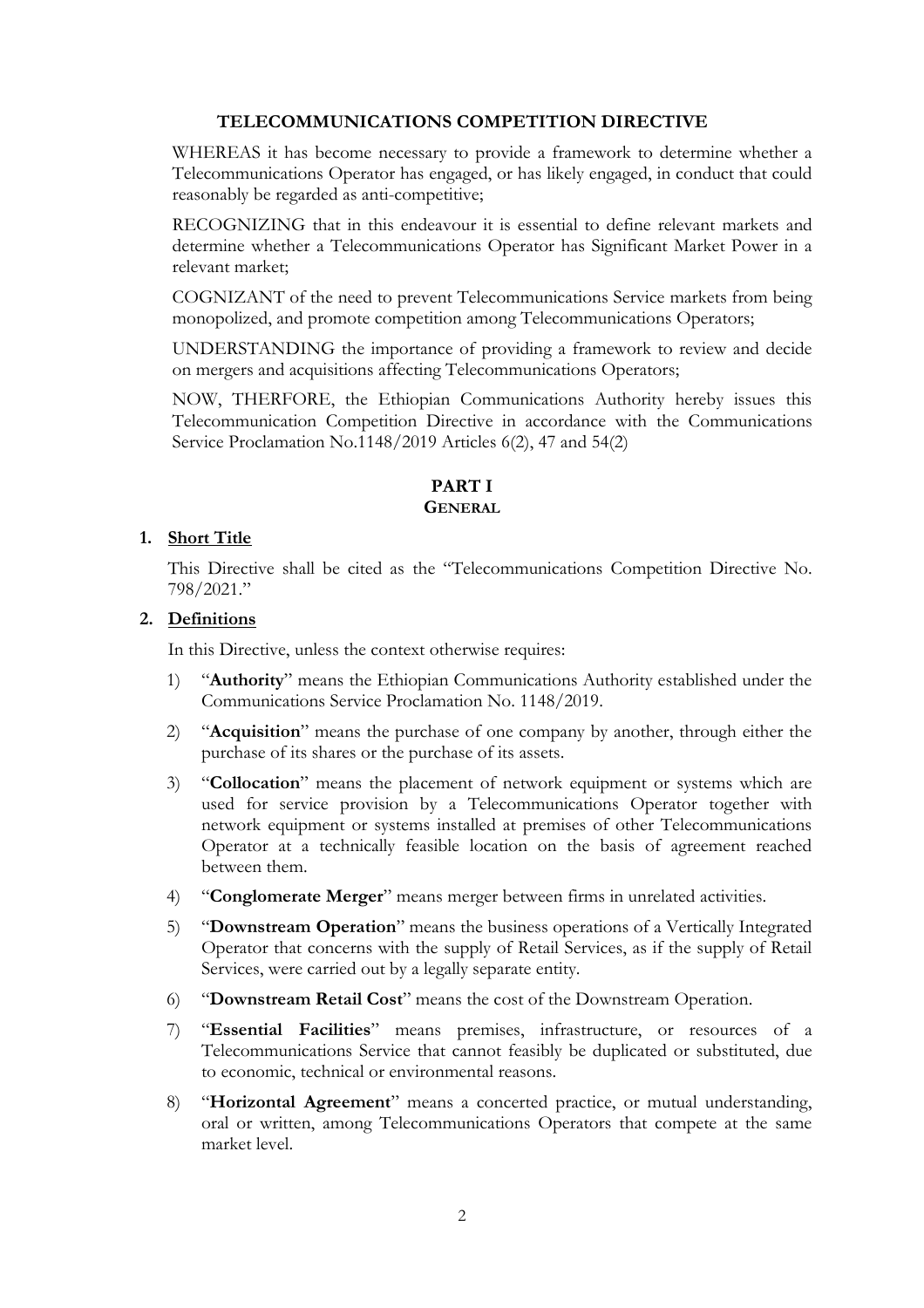- 9) "**Horizontal Merger**" means a merger of two or more providers of Telecommunications Services that compete in the same market.
- 10) "**Infrastructure Sharing**" means various kinds of arrangements to share an infrastructure sharing and collocation provider's active and passive infrastructure, including, but not limited to, the sharing of network elements, antennas, switches, radio access nodes, systems, equipment, facilities, premises or rights of way, with an infrastructure sharing and collocation seeker, subject to an agreement between the parties.
- 11) "**Margin Squeeze**" means the occurrence when a Telecommunications Operator in a relevant retail market who also supplies an essential Wholesale Service to a competitor in a retail market, sets its retail tariff and, or wholesale tariff, such that, the difference between the retail tariff and the wholesale tariff of the corresponding Wholesale Service, would not allow an efficient retail competitor to sustain a competing service.
- 12) "**Market Review**" means an assessment of competition on telecommunications services to determine and define which telecommunications services shall be susceptible to ex-ante competition regulation. It also shall determine whether there are dominant players with Significant Market Power (SMP) in those markets, and whether regulatory remedies are required to make these markets less susceptible to anti-competitive conduct or practices.
- 13) "**Merger**" means when two or more authorized providers of Telecommunications Services, previously having independent existence, amalgamate, or when such parties pool resources, for the purpose of providing Telecommunications Services.
- 14) "**Mergers and Acquisitions Notification**" means a notification to the Authority by a person that intends to enter into an agreement or arrangement of an acquisition or a Merger involving directly or indirectly a Telecommunications Operator.
- 15) "**Predatory Pricing**" means where a telecommunications operator deliberately incurs losses or foregoes profits in the short term, with the intention of foreclosing or be likely to foreclose, a competitor or potential competitor.
- 16) "**Price**" means any charge, tariff or levy, and underlying terms and conditions imposed by a Telecommunications Operator for a Telecommunications Service.
- 17) "**Relevant Market**" means a relevant product market that comprises all those products or services which are regarded as interchangeable or substitutable by the consumer due to the products or services characteristics, prices and intended use and/or a relevant geographic market that comprises the area in which the operators concerned are involved in the supply of products or services and in which the conditions of competition are sufficiently homogeneous.
- 18) "**Retail Service**" means a Telecommunications Service that is provided to the end user or subscriber and not to another Telecommunications Operator.
- 19) "**Significant Market Power (SMP)**" means the ability to materially affect the price or supply in the relevant market for communications service as a result of either control over essential facilities or use of a Person's position in the market.
- 20) "**Small but Significant Non**‐**transitory Increase in Price (SSNIP) Test**" means a methodology to define a relevant market by considering demand and supply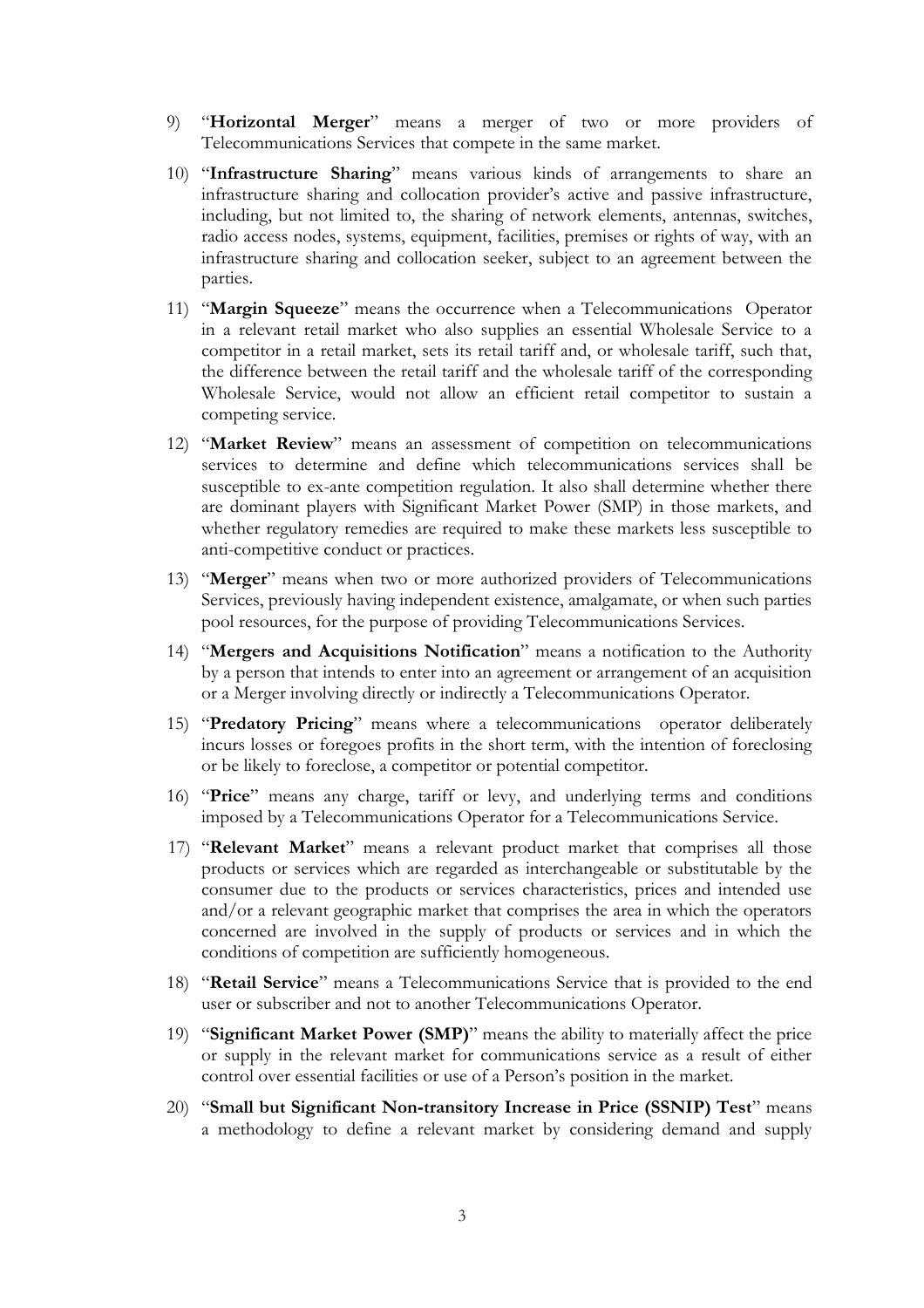substitution effects arising when a hypothetical monopolist were to increase its product price in a given geographical area for a certain period of time.

- 21) "**SMP Operator**" means a Telecommunications Operator that has been found to have Significant Market Power in a relevant market, either acting individually or jointly with others, it enjoys a position equivalent to dominance, that is to say a position of economic strength affording it the power to behave to a noticeable extent independently of competitors, customers, and ultimately consumers.
- 22) "**Substitute Products or Services**" means products and services that compete directly with each other, so that the potential demand or supply‐side substitution between them will constrain their prices."
- 23) "**Vertically Integrated Operator**" means a Telecommunications Operator that provides Wholesale and Retail Services.
- 24) "**Vertical Merger**" means a Merger between two or more Telecommunications Operators operating at different levels within the same market's supply chain.
- 25) "**Wholesale Service**" means a Telecommunications, Collocation, or Infrastructure Sharing Service, that is provided to another Telecommunications Operator.
- 26) "**Working Days**" means business working days only and shall not include Saturday, Sunday and any day that has been declared to be a public holiday by the Federal Democratic Republic of Ethiopia.

#### **3. Objective**

The objectives of this Directive are to:

- 1) Provide a framework to define relevant markets and determine whether a Telecommunications Operator has Significant Market Power in a relevant market.
- 2) Provide a framework to determine whether a Telecommunications Operator has engaged, or has likely engaged in conduct or practice that could be reasonably regarded as anti-competitive in accordance with Article 48 of the Proclamation.
- 3) Prevent Telecommunications Operators from engaging in any conduct or practice that has the purpose or effect, of substantially lessening competition.
- 4) Provide a framework to review and decide on mergers and acquisitions affecting a Telecommunications Operator.
- 5) Prevent Telecommunications Service markets from being monopolized and promote competition among Telecommunications Operators.
- 6) Improve the overall economic efficiency of the Telecommunications market.

#### **4. Scope of Application**

This Directive applies to all Telecommunications Operators, including infrastructure sharing and collocation, and interconnection service providers in the Federal Democratic Republic of Ethiopia. However, some provisions, when specified, are only applicable to operators with SMP in a relevant market.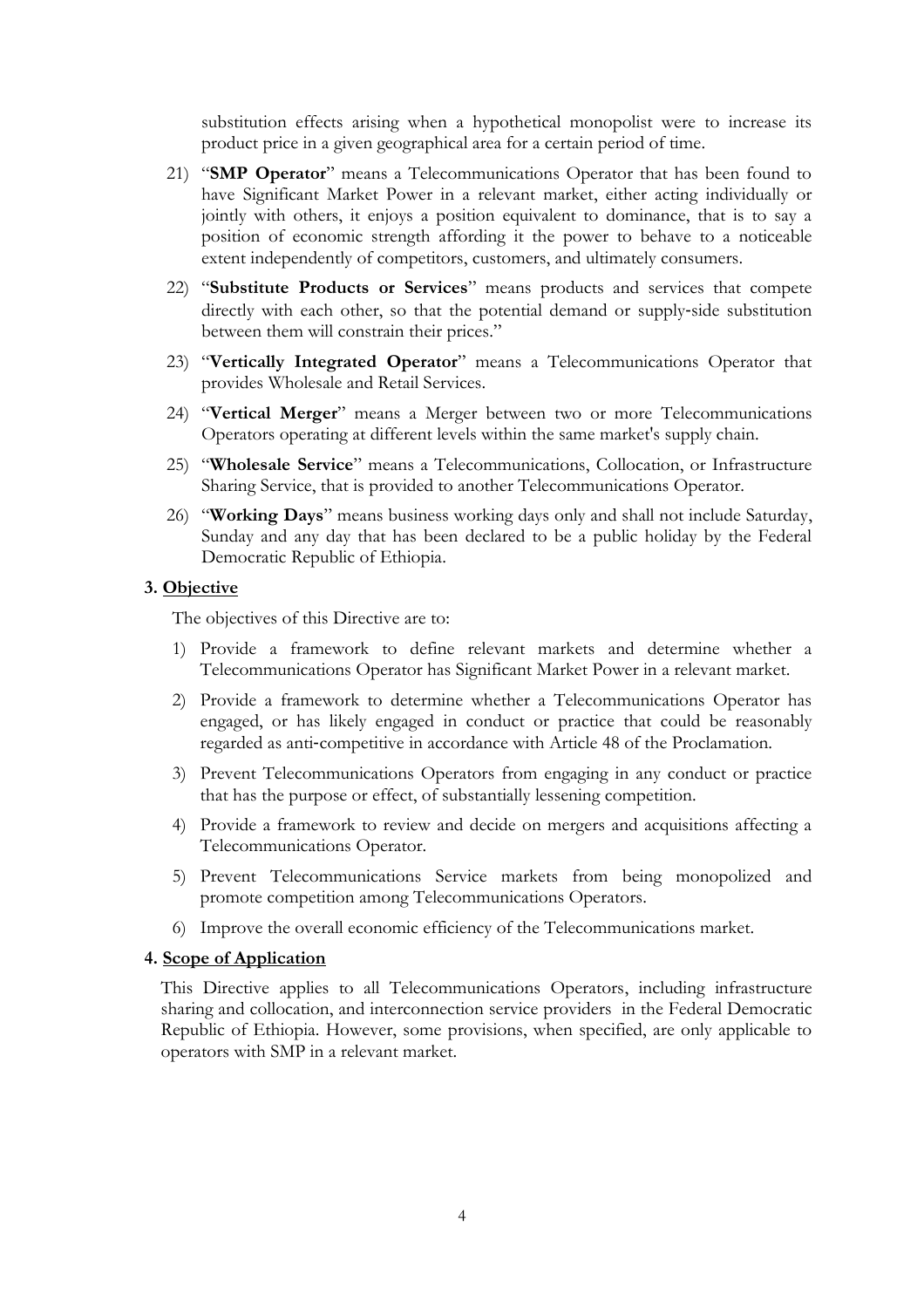## **PART TWO ROLE OF THE AUTHORITY**

## **5. Role of The Authority**

- 1) The Authority shall:
	- a) Provide a high degree of certainty on the standards and procedures to define relevant markets, designate operators with SMP, investigate and decide on allegations of an operator's anti‐competitive conduct or practices, and review and decide on mergers and acquisitions affecting Telecommunications Operators;
	- b) Perform a Market Review every three (3) years;
	- c) Monitor competition in Telecommunication Services, and from time to time, define relevant markets, and designate operators with Significant Market Power in those markets;
	- d) Review and decide on Mergers and Acquisitions Notifications affecting Telecommunications Operators;
	- e) Endeavor to maintain or enhance, competition in Telecommunications Services.
- 2) The Authority may:
	- a) Intervene on its own motion, or in response to a petition filed by an interested party, to investigate whether a Telecommunications Operator has engaged in any conduct or practice that has the purpose or effect, of substantially lessening competition in a market for Telecommunications Services;
	- b) As a consequence of a Market Review proceeding, or from an investigation of an operator's alleged anti-competitive conduct or practice, or if required, as a consequence of a review of a Mergers and Acquisitions Notification, impose remedies or sanctions on operators, with the intention of preserving competition, or preventing operators from engaging in anti-competitive conduct or practices.

## **PART THREE RELEVANT MARKET AND MARKET REVIEW**

#### **6. Determination of Relevant Markets**

- 1) The Authority may define relevant markets for Telecommunications Services if:
	- a) It decides to intervene, on its own motion, or in response to a petition filed by any interested party, to initiate a Market Review to identify markets susceptible to regulation, identify operators with SMP in those markets, and if applicable, impose obligations on those operators; or,
	- b) It decides to intervene, on its own motion, or in response to a petition filed by any interested party, to investigate whether an operator has engaged in conduct or practice that has the purpose or effect, of substantially lessening competition in a market for Telecommunications Services; or,
	- c) In response to a Merger and Acquisitions Notification, the Authority decides to initiate a regulatory proceeding to determine whether the proposed merger or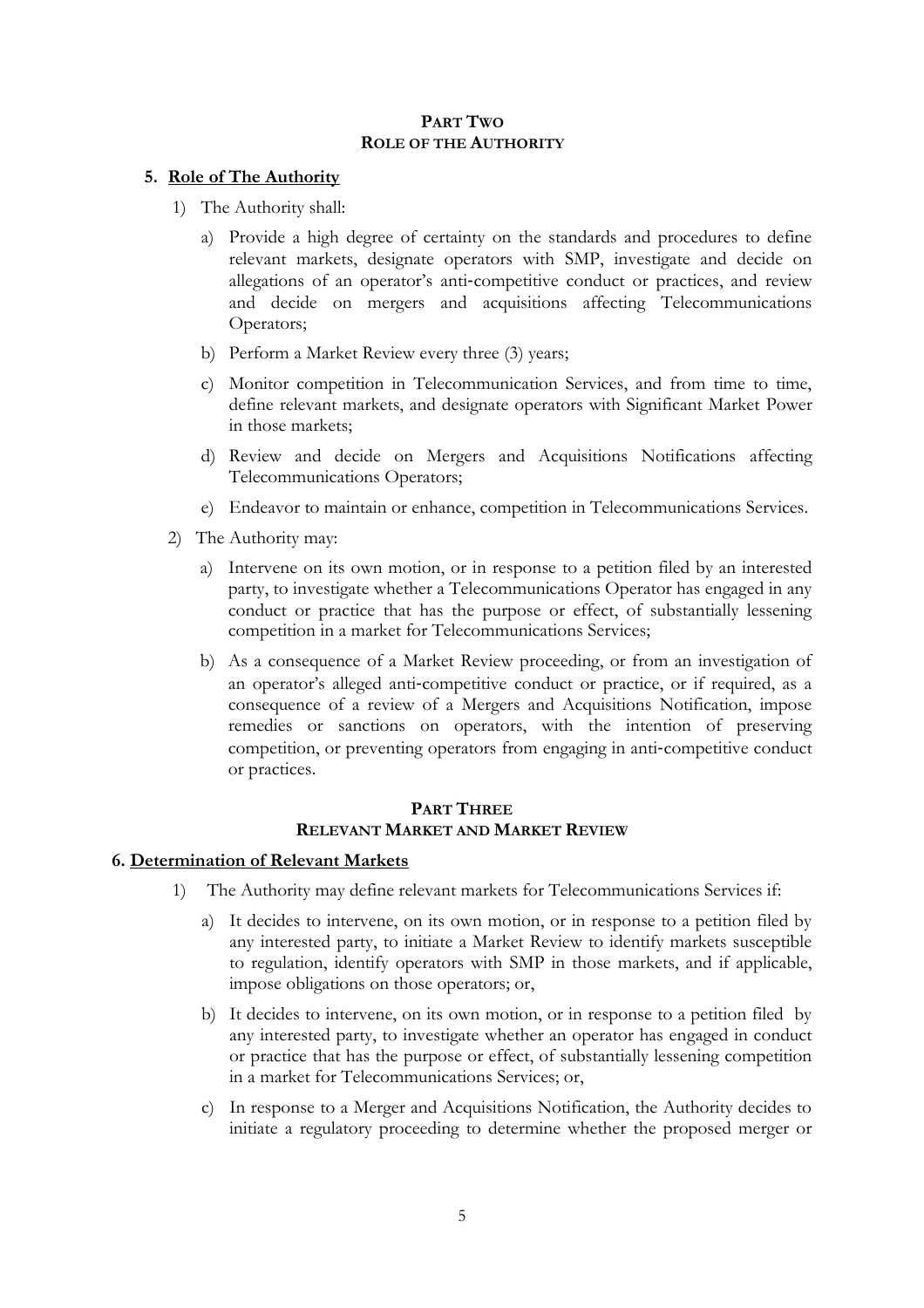acquisition is likely to have the effect of substantially lessening competition in a market for Telecommunications Services.

2) Where the Authority decides to initiate a regulatory proceeding for any of the three cases presented in Sub‐Article 1 of this Article, it shall do so in accordance with the procedure established in Articles 34 and 36 through 38 of the Proclamation, and this Directive.

## **7. Market Definition in a Market Review**

- 1) The Authority shall endeavor to perform a Market Review every three (3) years to define markets susceptible to regulation, and designate operators as having SMP in those markets, if applicable.
- 2) The purpose of a Market Review shall not be to define all telecommunications markets. Instead, the Market Review shall define only markets that shall be susceptible to regulation.
- 3) The following three-criteria test shall be applied to identify a market susceptible to *ex ante* regulation.
	- a) There are high and non-transitory barriers to entry or expansion;
	- b) The market structure does not tend towards effective competition within a relevant time horizon; and,
	- c) The application of competition law alone would not adequately address the market failure concerned.
- 4) The Authority shall use a forward‐looking or prospective approach, to define these markets. A prospective approach involves assessing the market dynamics and attempting to anticipate the nature of competition in the near to medium term.

# **8. Market Definition as Part of an Investigation Into Alleged Anti**‐**Competitive Practices**

When investigating allegations of anti-competitive practices, the Authority shall define a relevant market using a backward‐looking or retrospective approach. A retrospective approach considers a period of time equivalent to the period of the alleged misconduct.

#### **9. Market Definition as Part of a Review of a Mergers and Acquisitions Notification**

The Authority may define a relevant market as part of a review of a Mergers and Acquisitions Notification. In that case, the Authority shall use a prospective approach, but considering the change in market structure or concentration, that would result with the proposed merger or acquisition.

#### **PART FOUR GENERAL APPROACH TO DEFINE RELEVANT MARKETS**

#### **10. The Relevant Product Market**

1) When defining a relevant market, the Authority shall include all services that are considered to be close substitutes, regardless of the underlying technology used to provide it. These services compete directly with each other, so that, the potential demand - or supply-side substitution between them will constrain their prices.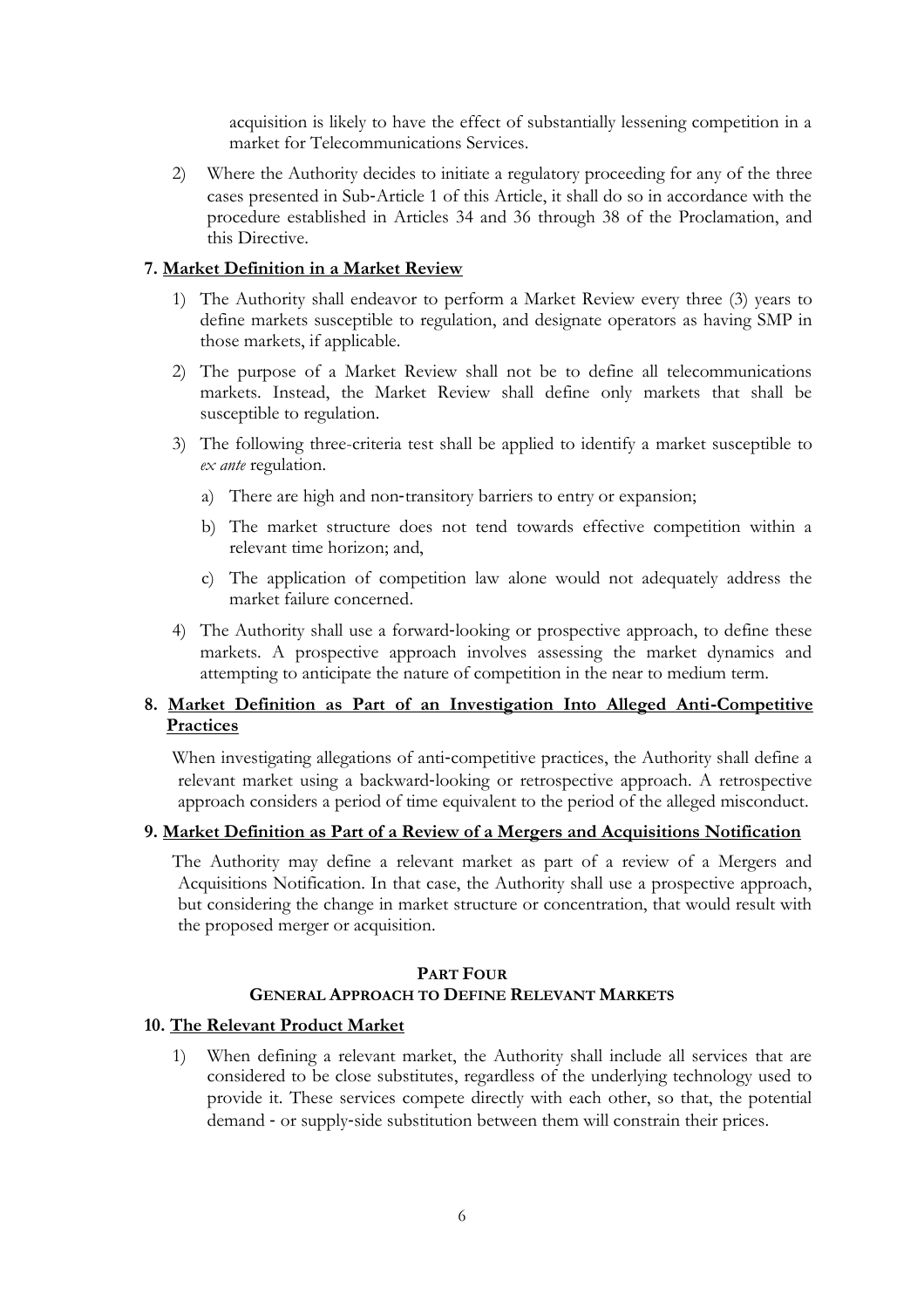- 2) To establish the boundaries of relevant markets, the Authority shall use the hypothetical monopolist test approach, also known as, the SSNIP (small but significant non-transitory increase in price) test and/or any other relevant market analysis tools.
- 3) Assessing demand‐side substitution between services that are close substitutes, requires assessing whether a significant number of buyers of one service would shift to buying another, after a small but significant non‐transitory increase on the relative price of one service.
- 4) Assessing supply‐side substitution requires assessing whether existing suppliers would be able to quickly switch from producing service X, to producing service Y, after a small but significant non‐transitory increase on the relative price of Y, where services X and Y are close substitutes from the buyer's point of view.
- 5) When applying the SSNIP test, the Authority shall first assess demand‐side substitution to come up with a group of services as a candidate product market. Next, the Authority shall consider supply‐side substitution effects.
- 6) If a service has been included within a relevant product market as a result of evidence of demand‐side substitution, then evidence of supply‐side substitution towards this service is not necessary.
- 7) When assessing demand‐side substitution, the Authority shall consider:
	- a) The ease by which consumers can switch service providers;
	- b) The cost or burden, of switching service providers;
	- c) The functionality and characteristics of the services from the point of view of the user experience;
	- d) The buyer preferences for bundled services rather than standalone services; and
	- e) Perceived difference in quality of service.
- 8) When analyzing supply-side substitution, the Authority shall consider:
	- a) How quickly existing suppliers can switch from supplying one service to another; or
	- b) Whether they would need to undertake costly investment for new capacity, or to expand capacity, and whether this requires a lengthy corporate approval process; or
	- c) Whether there are legal or regulatory impediments to quickly expanding capacity to produce a new service.

## **11. The Relevant Geographic Market**

- 1) When defining geographic markets, the Authority shall assess the extent to which competitive conditions are appreciably different across geographic areas.
- 2) The network coverage area, or the license area may be considered by the Authority as the tentative relevant geographic market. However, if competitive conditions vary widely from one area to another, the Authority may consider a different geographic market.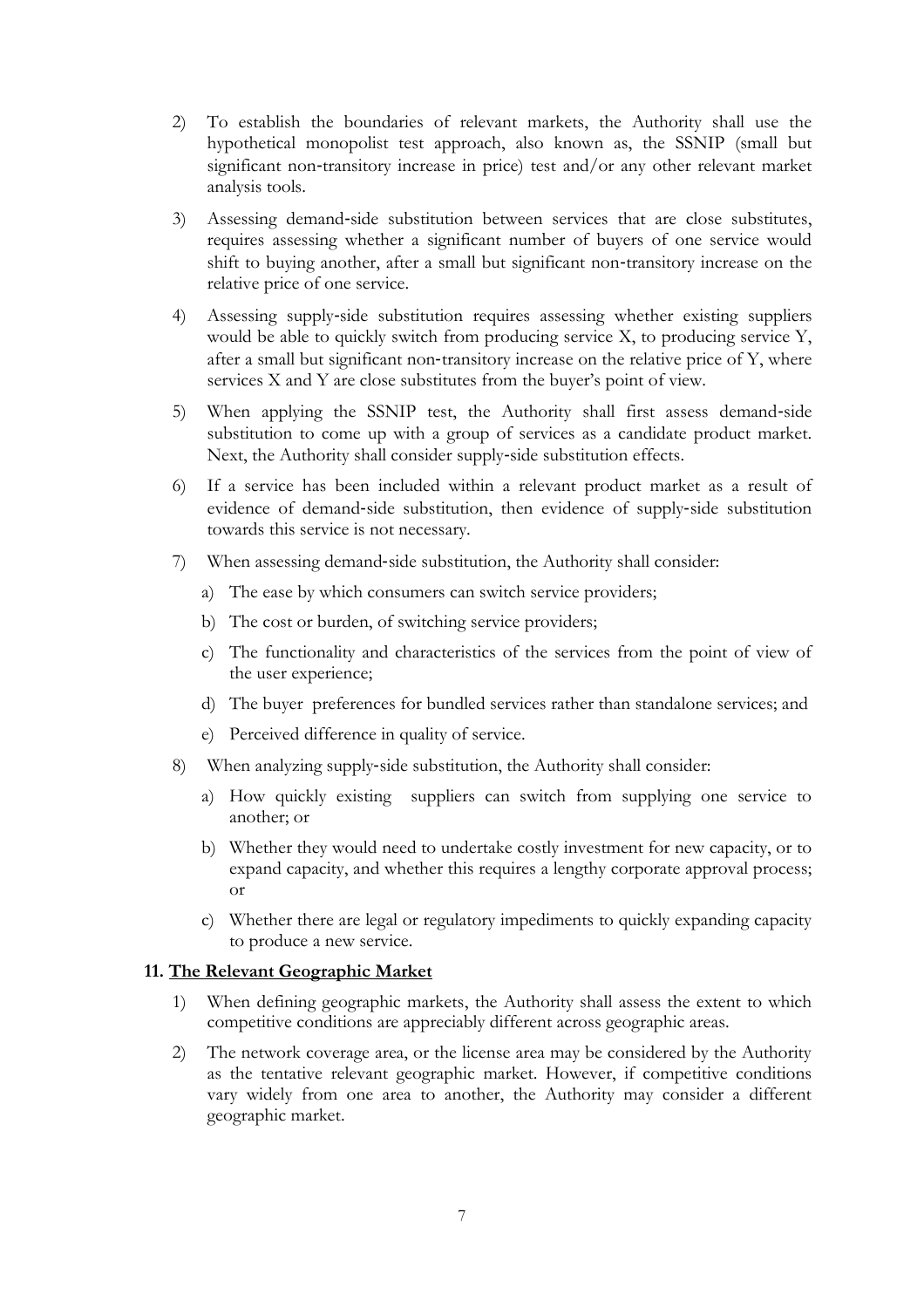#### **PART FIVE ASSESSING MARKET POWER**

#### **12. Assessing Market Power**

- 1) When assessing whether an operator has Significant Market Power, the Authority shall assess whether an operator has a position of economic strength and the ability to materially affect the price or supply in the relevant market for communications service as a result of either control over essential facilities or use of a Person's position in the market.
- 2) When assessing whether an operator has SMP, the Authority shall consider, but shall not be limited to, the following criteria, which taken together, may strongly suggest the existence of SMP:
	- a) Market share of the service provider: When an operator holds more than forty percent (40%) market share in the relevant market, the Authority may presume that such operator holds SMP, unless other criteria listed in this sub-section suggests otherwise.
	- b) Control of essential facilities or resource;
	- c) Economies of scale and scope;
	- d) Technological advantages or superiority;
	- e) Absence of or low countervailing buying power;
	- f) Barriers to entry or expansion;
	- g) Access to financial resources;
	- h) Experience in product and service diversification;
	- i) A highly developed distribution and sales network;
	- j) Existence of Vertical Integration; and,
	- k) Existence of sunk costs.
- 3) The Authority may designate operators as jointly SMP, when two or more Operators which individually would not be declared SMP, behave as if they were one SMP Operator.

#### **PART SIX ANTI-COMPETITIVE PRACTICES**

#### **13. Anti**‐**Competitive Practices**

- 1) A Telecommunications Operator shall not engage in any conduct that has the purpose or effect of substantially lessening competition in any telecommunications market.
- 2) A Telecommunications Operator shall not enter into any agreement or arrangement with another person that has the purpose or effect of substantially lessening competition in any telecommunications market.
- 3) The following Horizontal Agreements or concerted practices shall be prohibited, when they have the purpose or effect of substantially lessening competition:
	- a) To fix a price or a non‐price term of a service; or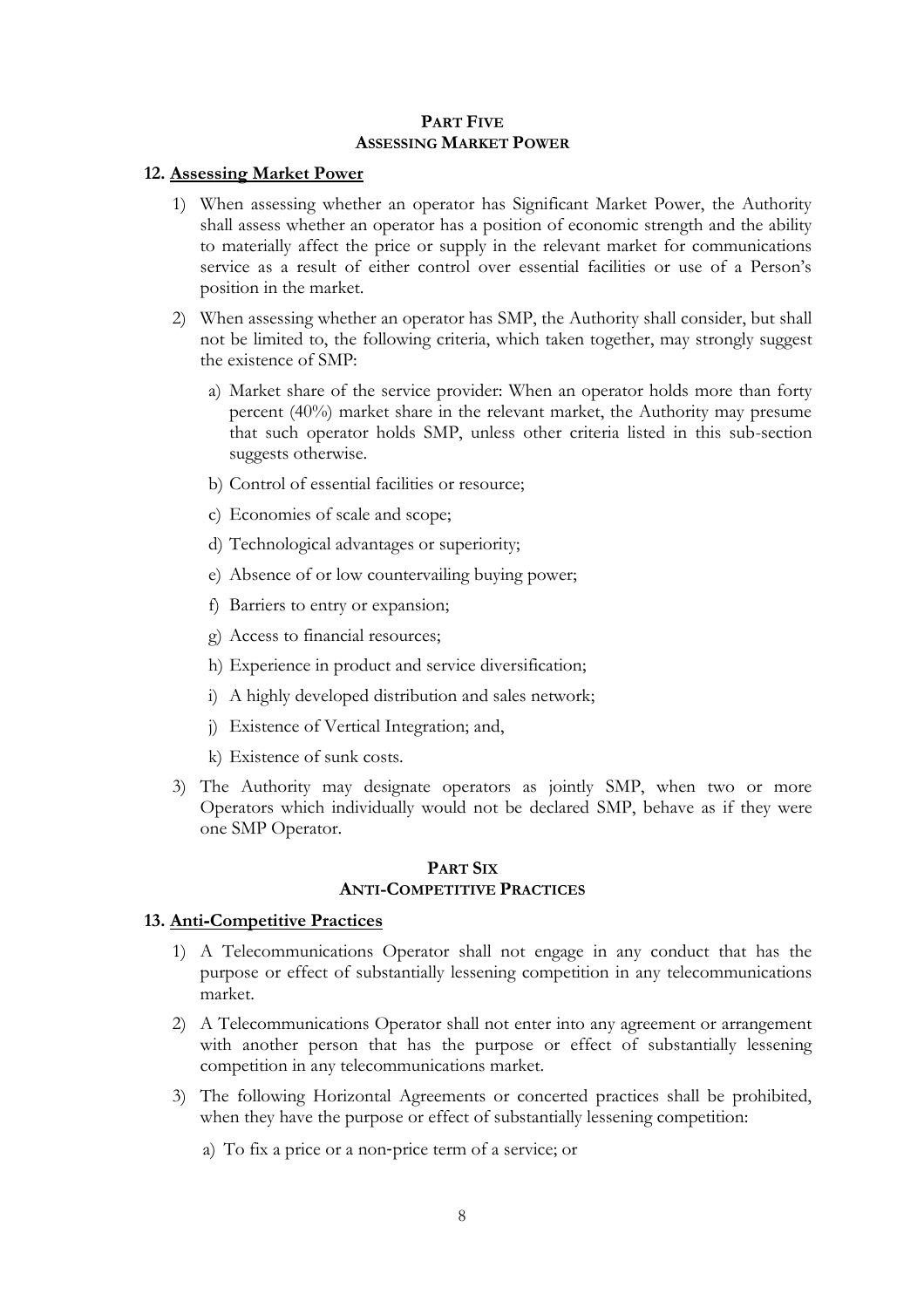- b) To set a floor for a price of a service; or
- c)To share or divide markets according to geographic location, types of consumers, or agreements not to enter a market.
- 4) The Horizontal Agreements referred to in Sub‐Article 3 of this Article, apply to mutual understanding, oral or written, between operators that compete at the same market level; either in a retail or wholesale market.
- 5) Sub‐Articles 1 through 3, of this Article, do not apply to prices or terms and conditions of services that have been set by the Authority pursuant to the Proclamation, or any applicable Directive adopted by the Authority.

# **14. Anti**‐**Competitive Practices of SMP Operators**

SMP Operators are prohibited from engaging in any practice described in Articles 15 through 19 of this Article, and such practices shall be deemed acts of abuse of market dominance.

#### **15. Failure or Refusal to supply**

- 1) A Telecommunications Operator shall not fail to supply interconnection, collocation, or infrastructure sharing services to another operator within the timeframes provided in the Authority's Telecommunications Infrastructure Sharing and Collocation and Telecommunications Interconnection Directives, and under reasonable terms and conditions including fees, unless it cannot be supplied for technical reasons, in accordance to the Proclamation, the Telecommunications Infrastructure Sharing and Collocation Directive, the Telecommunications Interconnection Directive, or any applicable Directive adopted by the Authority.
- 2) A failure or refusal to supply such services under Sub-Article (1) of this Article shall include, but not limited to, the following:
	- a) Failure to grant access to Essential Facilities; or,
	- b) Failure to provide information, delaying Interconnection, or negotiations for

Interconnection; or,

- c) Degrading the quality of network Interconnection, or preventing network Interconnection.
- 3) The Authority shall count as refusal or failure to supply, conduct that includes offering Interconnections, Collocation, or Infrastructure Sharing, under conditions so unreasonable that they delay, or preclude, entry or expansion of services by competitors.

#### **16. Undue Discrimination**

Providing interconnection, collocation, or infrastructure sharing services to a downstream competitor on terms and condition that are less favorable than the terms at which the SMP Operator self-supplies the same services shall be deemed an anticompetitive practice, if this discrepancy cannot be explained by technical reasons, cost reasons, or any other objective justification.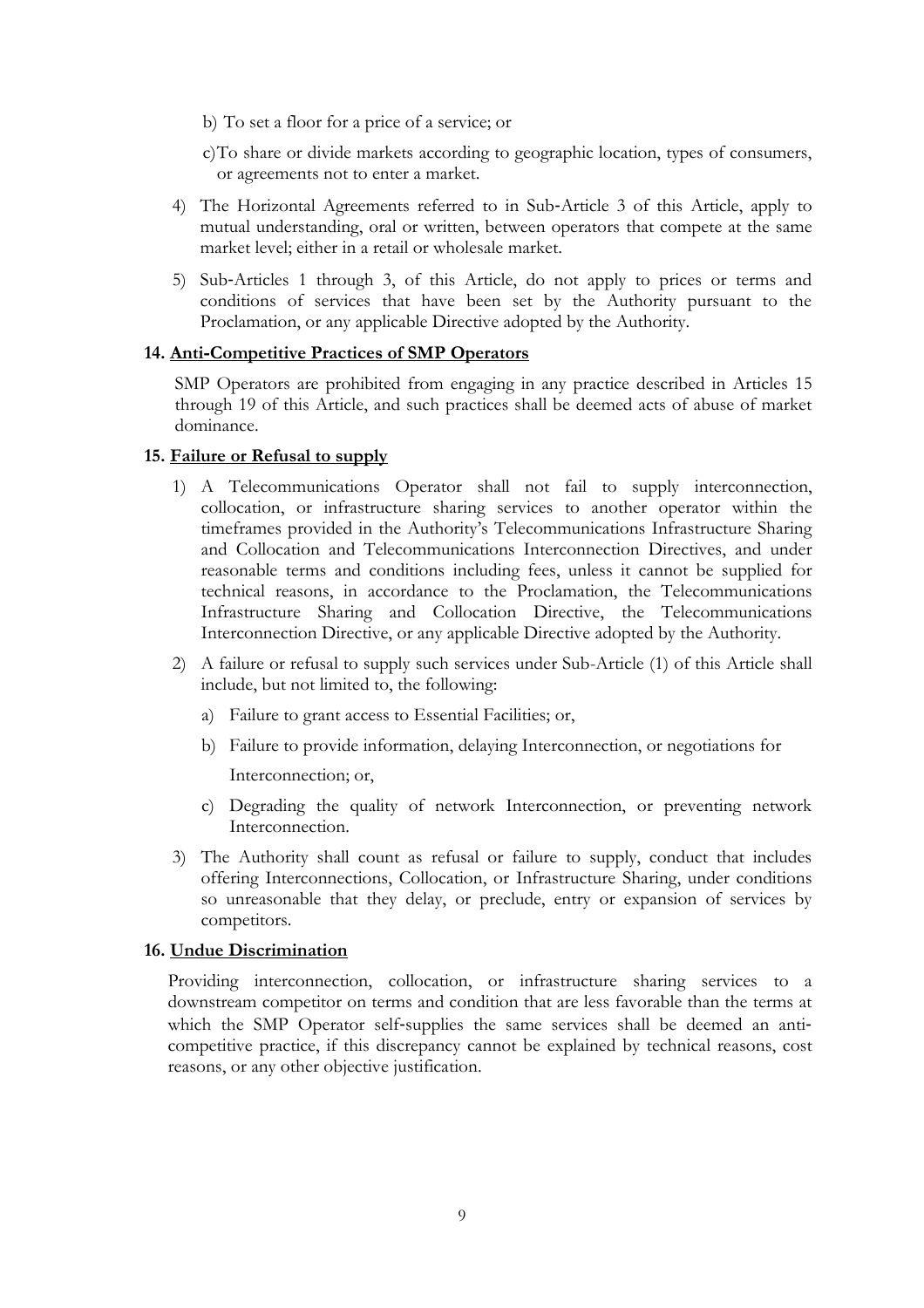## **17. Anti-Competitive Bundling and Tying**

Any Telecommunications Operator shall not engage in any tying or bundling practices that have the purpose or effect of significantly lessening competition. Tying or bundling practices that may have that effect, include, but are not limited to:

- 1) A Telecommunications Operator in market X, requiring, as a condition for supplying X to another operator, who is a competitor in market Y, that the competitor purchases another service it does not require, or does not want; or
- 2) A Telecommunications Operator in market X, offering to another operator, who is a competitor in market Y, more favorable terms for buying X that are not justified by cost, if it acquires another service not required by the competitor, with the intention or effect, of raising the competitor's costs.

## **18. Predatory Pricing**

- 1) Any Telecommunications Operator shall not engage in any Predatory Pricing.
- 2) Any Telecommunications operator shall be deemed to have engaged in predatory pricing if it deliberately incurs losses, or forego profits in the short term, with the intention of foreclosing, or be likely to foreclose, a competitor or potential competitor.
- 3) To assess whether a price is predatory, or likely to be predatory, the Authority shall consider whether the price for the corresponding service, or service bundle, is below cost. If a price is equal or above cost, then the price shall be deemed not predatory.
- 4) The Authority shall use the Telecommunications Operator's current year costs, or where available, regulatory accounting costs, subject to reasonable adjustments if these are from a prior year, as the source of information to calculate the cost of a service.
- 5) When investigating allegations of predatory pricing, the Authority shall use any of the following cost modeling methods to establish the cost basis:
	- a) Long‐run incremental cost (LRIC); or
	- b) Long‐run incremental cost plus (LRIC+), which allows for joint and common costs.

#### **19. Margin Squeeze**

- 1) Any Telecommunications Operator shall not engage in Margin Squeeze.
- 2) A Telecommunications Operator shall be deemed to have engaged in Margin Squeeze if it deliberately reduces the margin of profit available to a competitor that requires a Wholesale Service, by increasing the price of the Wholesale Service required by the competitor, or decreasing the price of the Retail Service in a market where they compete, or both.
- 3) To assess whether a Margin Squeeze exist, or is likely to exist, the Authority shall assess whether there is a positive margin between the retail price and the cost of providing the Retail Service.
- 4) To calculate the cost of the Retail Service, the Authority shall take into account the cost of the required or essential input purchased in the wholesale market, plus the Downstream Retail Cost.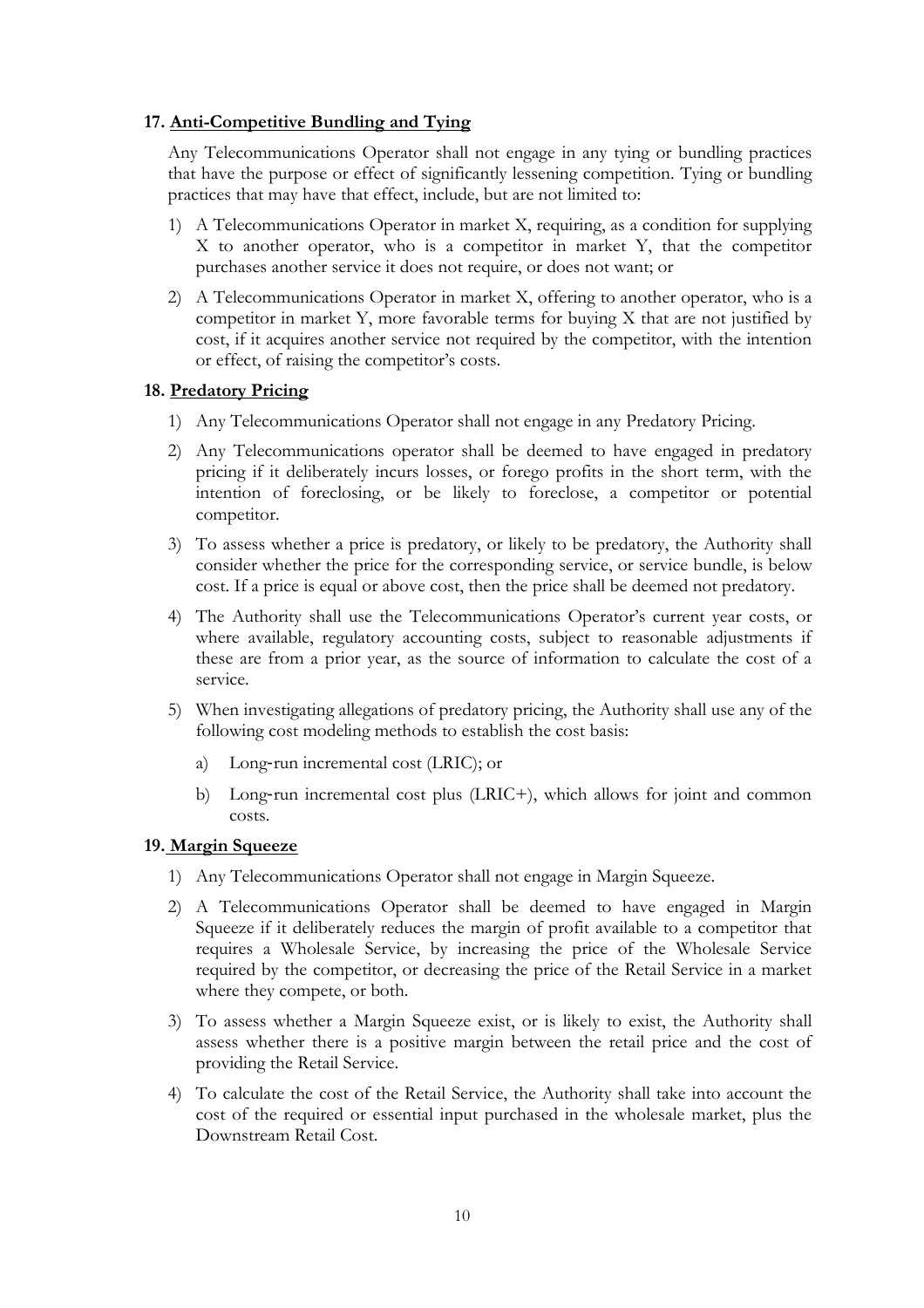- 5) To calculate the cost of providing a Retail Service, the Authority may use the Downstream Retail Cost of the vertically integrated Telecommunications Operator as a proxy for the Downstream Retail Cost of an efficient retail competitor.
- 6) The Authority shall use the Telecommunications Operator's current year costs, or where available, regulatory accounting costs, subject to reasonable adjustments if these are from a prior year, as the source of information to calculate the Downstream Retail Cost of the vertically integrated Telecommunications Operator.
- 7) The Authority shall use any of the following cost modelling methods to establish the cost basis of a Retail Service:
	- a) Long‐run incremental cost (LRIC); or
	- b) Long‐run incremental cost plus (LRIC+), which allows for joint and common costs.

## **20. Investigation of Anti**‐**Competitive Practices and Adjudication**

- 1) For the Authority to identify allegations that raise substantive and well‐grounded concerns, and therefore to direct its resources appropriately, a complaint shall be specific and cite the specific articles of the Proclamation, this Directive, or competition laws, that form the basis for the complaint.
- 2) Complaints shall include specific information about services, prices, costs, terms and conditions of service, copies of contracts or invoices, and any other information that may support the allegation of anti-competitive practices.
- 3) Within twenty (20) working days of receiving a written complaint, the Authority shall respond to all parties to the complaint, indicating whether:
	- a) It considers that there is not enough evidence to initiate and investigation; or
	- b) Is providing ten (10) working days to the party accused of wrongdoing, to respond to such allegations; or
	- c) Is initiating a proceeding to investigate the allegations in accordance to the procedure established in Articles 34 and 36 through 38 of the Proclamation and this Directive.
- 4) Pursuant to Article 52 (3) of the Proclamation, the Authority shall have the power to adjudicate all complaints against any Telecommunications Operator, and the power to assess appropriate remedies for any violation of the terms of the Proclamation, this Directive, or any applicable Directive adopted by the Authority.
- 5) Where the Authority decides to impose remedies or sanctions, these shall be proportionate, non-discriminatory, and transparent.

# **PART SEVEN MERGERS AND ACQUISITIONS**

## **21. Control of Mergers and Acquisitions**

1) No agreement or arrangement of an acquisition or merger, involving directly or indirectly, an authorized provider of Telecommunications Services, may come into effect prior to the approval of the Authority.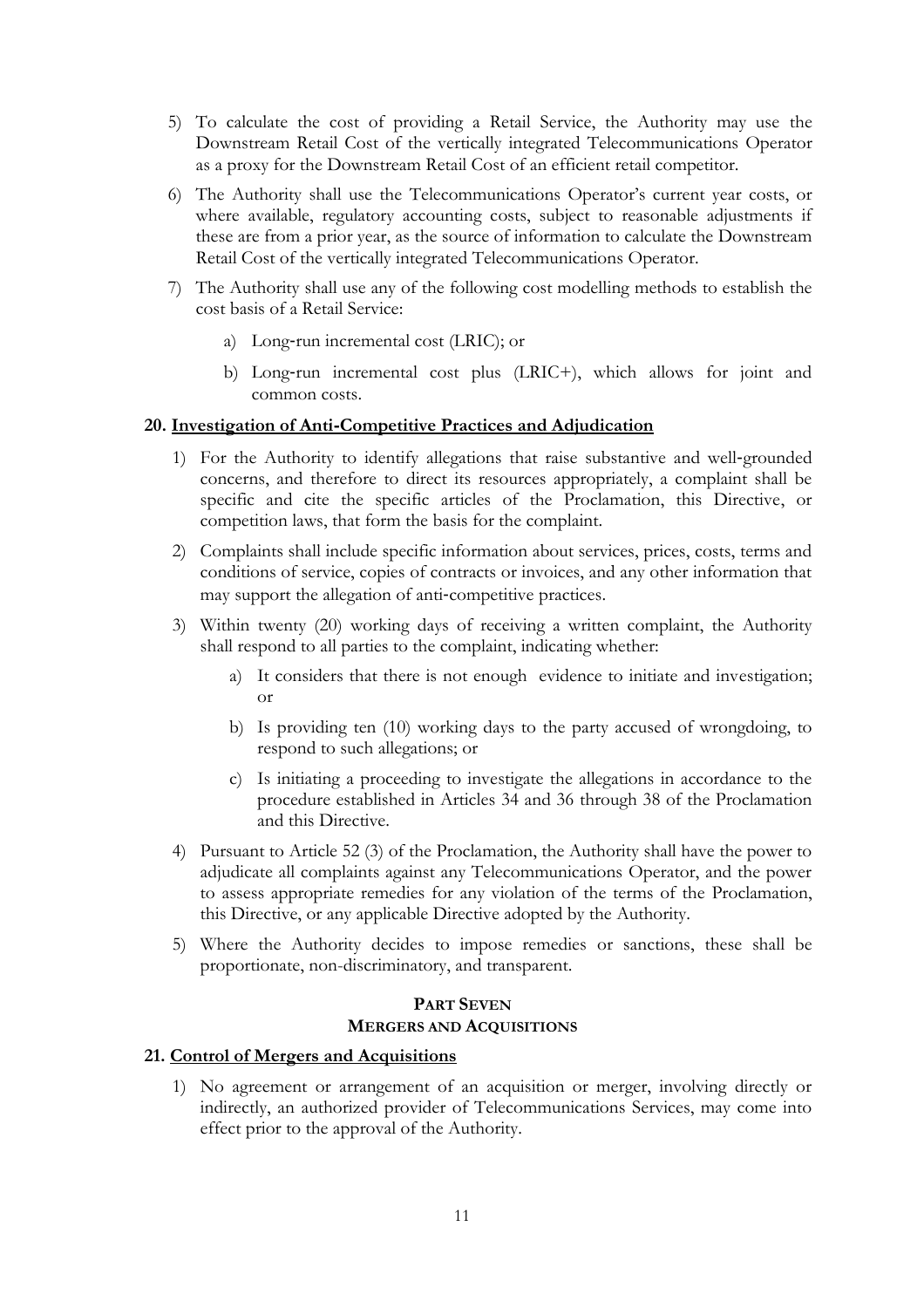- 2) An acquisition or a merger shall be deemed to have occurred:
	- a) When two or more authorized providers of Telecommunications Services, previously having independent existence, amalgamate, or when such parties pool resources, for the purpose of providing Telecommunications Services;
	- b) When a person or group of persons, directly or indirectly acquire shares, or assets, of an authorized provider of Telecommunications Services; or,
	- c) When a person or group or persons, take control of management of an authorized provider of Telecommunications Services, through any other means.
- 3) Any person who proposes to enter into an agreement or arrangement of an acquisition or a merger in accordance with Sub‐Article (2) of this Article, shall request prior approval from the Authority of the proposed merger or acquisition.
- 4) A party to a proposed merger or acquisition, shall file with the Authority a Mergers and Acquisitions Notification no less than ninety (90) working days prior to the expected completion date of the intended transaction, and shall be accompanied by at least the following information:
	- a) The identification of all persons involved in the transaction, including, buyers, sellers, their shareholders and affiliated companies, and any person having greater than five percent (5%) ownership interest in all such persons;
	- b) A description of the nature of the proposed transaction and a summary of its commercial terms;
	- c) Financial information of the persons involved in the proposed transaction, including their most recent annual financial statement;
	- d) Information about telecommunications services provided, annual revenue by main category of telecommunications services, and the values of assets used in the supply of Telecommunications or Infrastructure Sharing services; and
	- e) Most recent quarterly financial report.
- 5) Within thirty (30) working days of receiving a Mergers and Acquisitions Notification, the Authority shall issue a notice and either,
	- a) Approve the transaction; or
	- b) Deny approval if it is of the opinion that the transaction is likely to significantly lessen competition and explaining the grounds for denial; or
	- c) Open a regulatory proceeding if it needs more time to investigate in more detail, whether the transaction would likely have the effect of significantly lessen competition for Telecommunications Services.
- 6) Where the Authority decides to open a proceeding for a merger or acquisition review, it shall do so in accordance with the procedure established in Articles 35 through 38 of the Proclamation, and this Directive.
- 7) Where the Authority decides to grant conditional approval of a proposed transaction, and imposes remedies or obligations that the parties to the transaction shall fulfill prior to the completion of such transaction, such remedies or obligations shall be in accordance with the Proclamation, this Directive, or any applicable competition laws.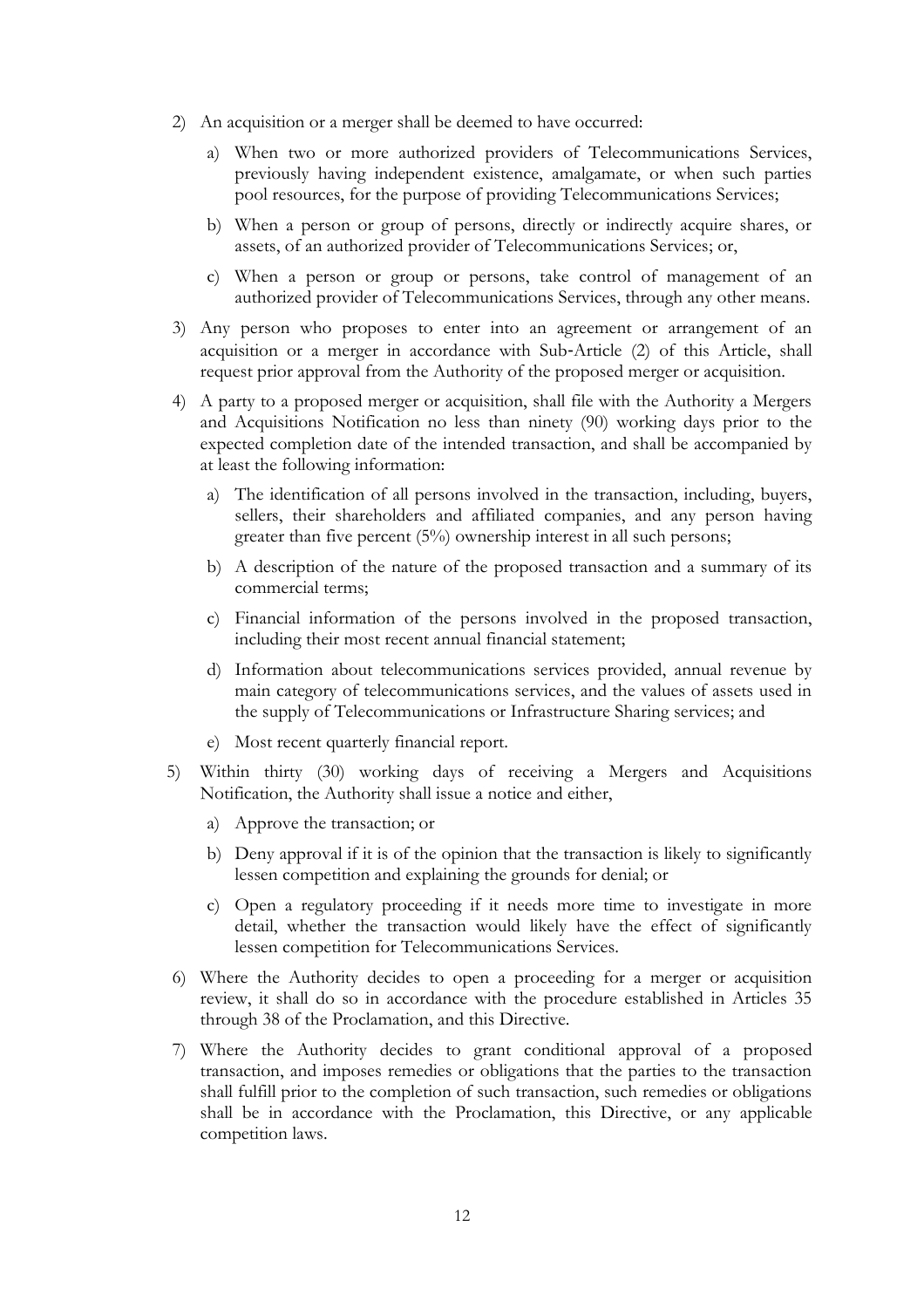## **22. Mergers and Acquisitions Analysis**

- 1) The Authority, upon receipt of a Merger and Acquisition Notification, shall conduct an investigation into the likely effects that such transaction would have on competition for Telecommunications Services.
- 2) When analyzing the effect on competition, the Authority shall compare the conditions that would prevail if the transaction is approved, with the conditions without the transaction.
- 3) When analyzing the proposed transaction, the Authority shall consider how the transaction would likely impact:
	- a) Product prices;
	- b) Quality of service;
	- c) Product variety; or
	- d) Product innovation.
- 4) It is often the case that a transaction, and in particular a Merger, could have both positive and negative effects on competition. The Authority shall endeavor to analyze what the net effect on competition would be from such transaction.

## **23. Competition Concerns in Horizontal Mergers**

When analyzing a proposed Horizontal Merger, the Authority shall consider the possible benefits and adverse effects on competition, of such Merger, including, but not limited to:

- a) The potential increase in market concentration, and its possible effect on prices, quality of service, and product variety;
- b) The likelihood that, as a result of a Merger, the merged entity may increase its operational efficiency due to increased economies of scale or scope, and by how much;
- c) The kind of competitor that the proposed Merger would eliminate; and
- d) The market characteristics, such as the ease of entry or expansion, technical changes on the service delivery platform, and changes on consumer preferences, in the post-merger years.

### **24. Competition Concerns in Vertical Mergers**

When analyzing a proposed Vertical Merger, the Authority shall consider the existence of regulations that may constrain the ability of a SMP Operator to act anticompetitively. In particular, obligations, set in the Proclamation, or any Directive adopted by the Authority with respect to Interconnection, Collocation, Infrastructure Sharing, and lawful tariffs.

#### **25. Competition Concerns in Conglomerate Mergers**

The Authority shall consider if potential gains in efficiency, as a result of Conglomerate Merger, may countervail competition concerns.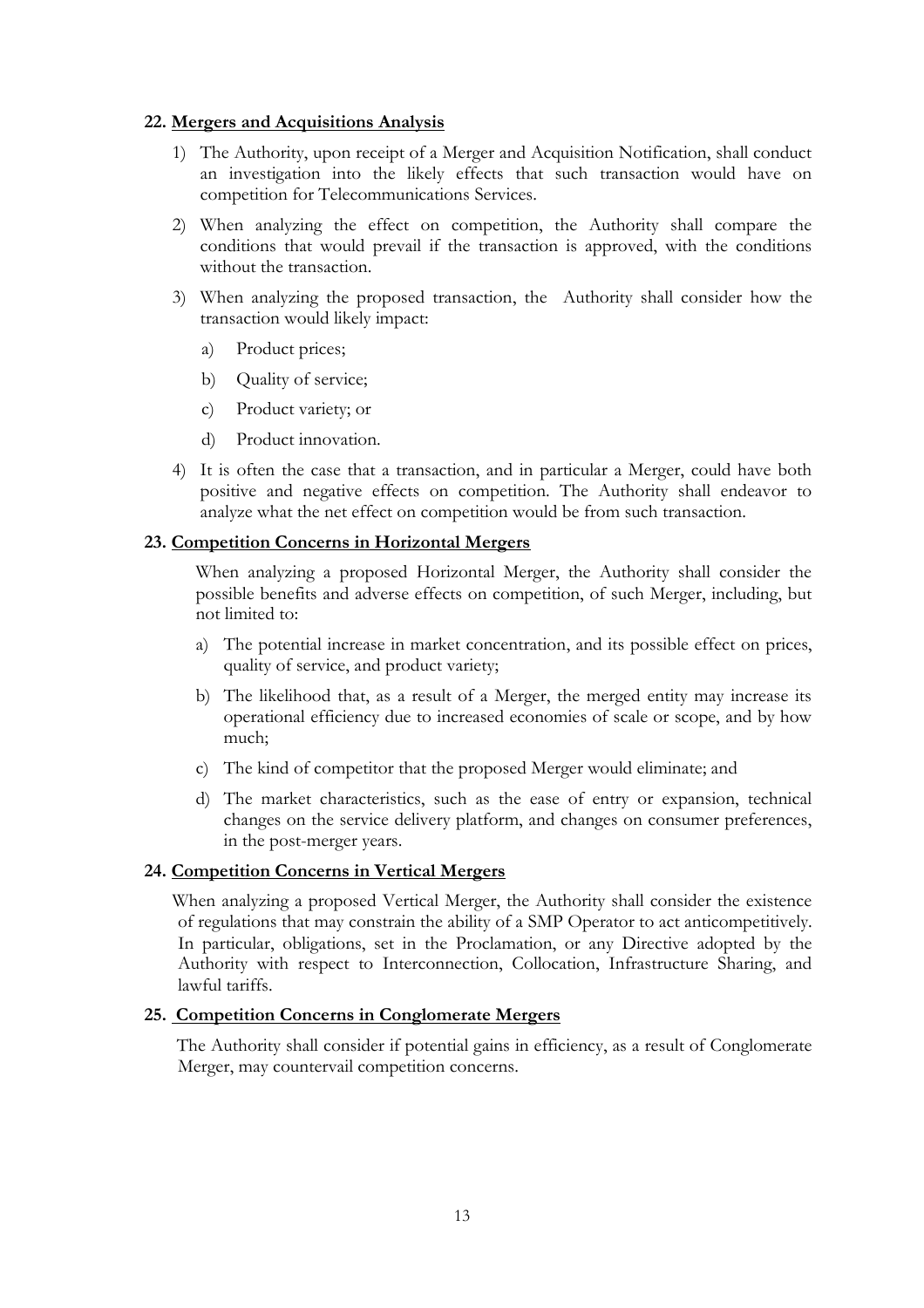## **PART EIGHT REMEDIES AND SANCTIONS**

## **26. Remedies and Sanctions**

- 1) Pursuant to Article 52 (5) of the Proclamation, remedies or sanctions imposed by the Authority on authorized providers of Telecommunications Services shall be proportionate, non‐discriminatory, and transparent.
- 2) Where the Authority finds that, as a consequence of a Market Review, a Telecommunications Operator has been found to have Significant Market Power in a relevant market, in accordance with Articles 6 through 12 of this Directive, the Authority may impose obligations or remedies on such operator, pursuant to the Proclamation, this Directive, or any applicable Directive adopted by the Authority.
- 3) Where the Authority finds that a Telecommunications Operator has engaged in any anti-competitive practice, in accordance with Article 13 and the procedure established in Article 20 of this Directive, the Authority may consider imposing the following remedies and sanctions:
	- a) Ordering the Telecommunications Operator to refrain from such conduct in the future; or,
	- b) Imposing fines or restitution; or,
	- c) Suspension or revocation of a license;
- 4) Where the Authority finds that an SMP Operator has engaged in any practice deemed an abuse of market dominance in accordance with Article 14 through 19 and the procedure established in Article 20 of this Directive, the Authority may consider imposing the following remedies and sanctions:
	- a) Ordering the Telecommunications Operator to refrain from such conduct in the future; and
	- b) Imposing fines or restitution; or
	- c) Suspension or revocation of a license.
- 5) Where the Authority finds that as a consequence of a Mergers and Acquisitions Notification review in accordance with Article 16 of this Directive, the proposed transaction may be approved, under the condition that the parties to the transaction comply with certain obligations or remedies aimed at diminishing the likely adverse effect of the proposed transaction on competition for Telecommunications Services, the Authority may consider imposing the following conditions:
	- a) That a party to the transaction, sells or divests, in part or in whole, assets, and or equity interests it owns or controls, to a non‐affiliated party; or
	- b) That the post‐merger authorized provider of Telecommunications Services, be deemed to have Significant Market Power in a relevant market, and be subject to certain obligations determined by the Authority; or
	- c) Any other condition that the Authority may deem appropriate.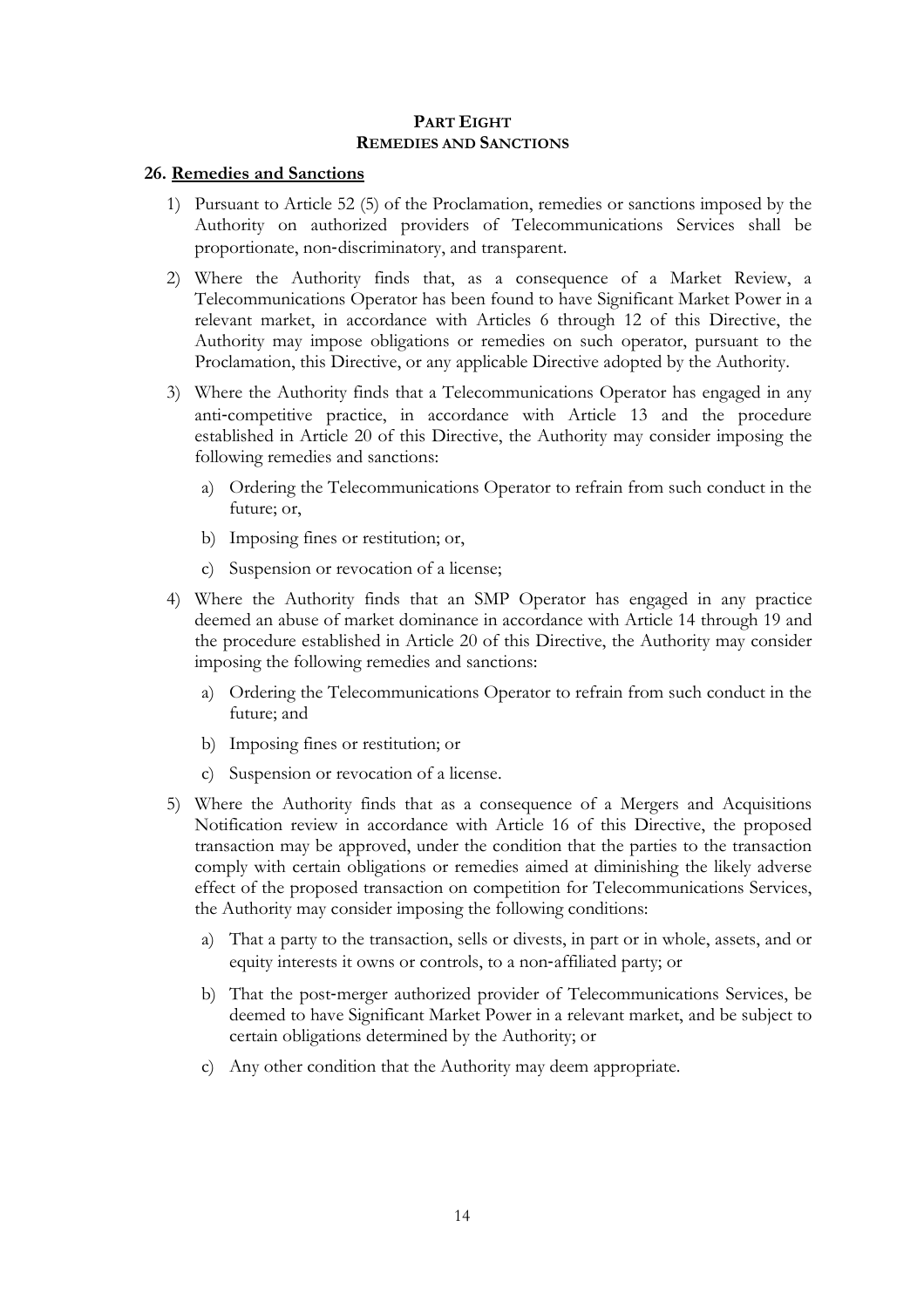## **PART NINE COMPLIANCE AND ENFORCEMENT**

## **27. Compliance**

The Authority shall monitor a Licensee's compliance with the provisions of the Proclamation and this Directive.

## **28. Enforcement**

- 1) Where the Authority, consistent with the provisions of this Directive, the Proclamation, and other instruments that the Authority may issue, determines that a Telecommunications Operator has violated the provisions of this Directive, it shall impose remedies pursuant to Article 52 of the Proclamation, that shall include fines or restitution.
- 2) Without prejudice to Article 26 of this Directive and Sub-Article (1) of this Article, the Authority's remedies and sanctions shall be guided by the Council of Ministers Regulation issued pursuant to Article 52(6) of the Proclamation that determines the types of infractions that would result in license revocation, suspension, and other administrative measures and stipulate the penalties and the amount of fines to be paid.

## **PART TEN MISCELLANEOUS PROVISIONS**

## **29. Confidentiality**

To the extent that information provided by Telecommunications Operators pursuant to this Directive, may be confidential, the Authority shall use all reasonable steps to ensure the confidentiality of such information.

#### **30. Right of Appeal**

Any decision taken or order issued by the Authority pursuant to the provisions in this Directive, is subject to review and appeal in accordance with Articles 38 and 39 of the Proclamation.

## **31. Enforcement**

Failure to comply with the provisions in the Proclamation, this Directive or any Directive adopted by the Authority, shall be subject to the enforcement provisions in Article 52 of the Proclamation.

# **32. Amendment**

The Authority may, at any time, when it deems it necessary, amend this Directive by notifying all Licensees in advance and conducting a stakeholder consultation process in line with the provisions of the Proclamation.